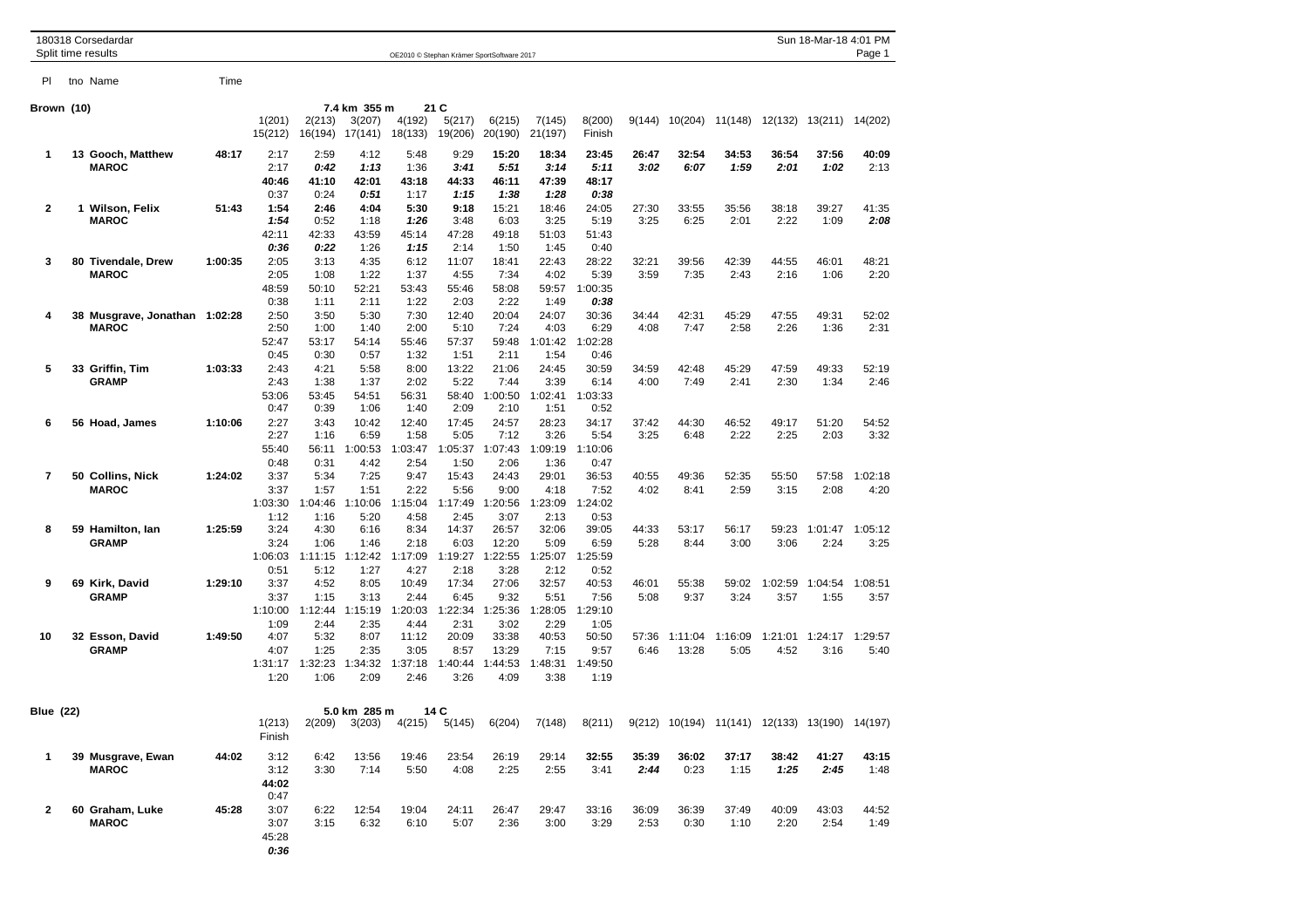|                  | 180318 Corsedardar<br>Split time results |         | Sun 18-Mar-18 4:01 PM<br>OE2010 © Stephan Krämer SportSoftware 2017 |              |                                  |               |               |               |               |               |               |               |                                 |               | Page 2        |               |
|------------------|------------------------------------------|---------|---------------------------------------------------------------------|--------------|----------------------------------|---------------|---------------|---------------|---------------|---------------|---------------|---------------|---------------------------------|---------------|---------------|---------------|
| PI               | tno Name                                 | Time    |                                                                     |              |                                  |               |               |               |               |               |               |               |                                 |               |               |               |
| <b>Blue (22)</b> |                                          |         |                                                                     |              | 5.0 km 285 m                     |               | 14 C          | (cont.)       |               |               |               |               |                                 |               |               |               |
|                  |                                          |         | 1(213)<br>Finish                                                    | 2(209)       | 3(203)                           | 4(215)        | 5(145)        | 6(204)        | 7(148)        | 8(211)        | 9(212)        |               | 10(194) 11(141) 12(133) 13(190) |               |               | 14(197)       |
| 3                | 14 Gooch, Joel<br><b>MAROC</b>           | 46:08   | 3:44<br>3:44<br>46:08<br>0:43                                       | 7:24<br>3:40 | 14:53<br>7:29                    | 20:37<br>5:44 | 24:22<br>3:45 | 26:31<br>2:09 | 29:03<br>2:32 | 33:16<br>4:13 | 36:08<br>2:52 | 36:41<br>0:33 | 37:42<br>1:01                   | 40:17<br>2:35 | 43:32<br>3:15 | 45:25<br>1:53 |
| 4                | 2 Coombs, Roger<br><b>MAROC</b>          | 47:41   | 3:49<br>3:49<br>47:41<br>0:50                                       | 7:27<br>3:38 | 14:03<br>6:36                    | 23:04<br>9:01 | 27:17<br>4:13 | 29:48<br>2:31 | 32:33<br>2:45 | 36:00<br>3:27 | 39:08<br>3:08 | 39:36<br>0:28 | 40:22<br>0:46                   | 41:50<br>1:28 | 44:49<br>2:59 | 46:51<br>2:02 |
| 5                | 47 Getliff, John<br><b>MAROC</b>         | 49:44   | 2:58<br>2:58<br>49:44<br>0:42                                       | 5:38<br>2:40 | 11:51<br>6:13<br>43:35<br>$*206$ | 18:48<br>6:57 | 22:47<br>3:59 | 25:02<br>2:15 | 27:41<br>2:39 | 34:22<br>6:41 | 39:17<br>4:55 | 39:37<br>0:20 | 40:57<br>1:20                   | 44:41<br>3:44 | 47:28<br>2:47 | 49:02<br>1:34 |
| 6                | 15 Daly, Robert<br><b>GRAMP</b>          | 50:29   | 4:04<br>4:04<br>50:29<br>0:57                                       | 8:14<br>4:10 | 15:11<br>6:57                    | 22:23<br>7:12 | 27:14<br>4:51 | 30:26<br>3:12 | 33:20<br>2:54 | 36:58<br>3:38 | 40:30<br>3:32 | 41:20<br>0:50 | 42:20<br>1:00                   | 44:00<br>1:40 | 47:19<br>3:19 | 49:32<br>2:13 |
| $\overline{7}$   | 6 Petrie, Donald<br><b>CLYDE</b>         | 51:26   | 3:56<br>3:56<br>51:26<br>0:54                                       | 8:02<br>4:06 | 15:10<br>7:08                    | 21:35<br>6:25 | 25:33<br>3:58 | 28:45<br>3:12 | 31:45<br>3:00 | 35:37<br>3:52 | 40:33<br>4:56 | 41:21<br>0:48 | 43:35<br>2:14                   | 45:36<br>2:01 | 48:38<br>3:02 | 50:32<br>1:54 |
| 8                | 16 Mather, Paul<br><b>MAROC</b>          | 51:29   | 3:56<br>3:56<br>51:29<br>0:43                                       | 7:21<br>3:25 | 13:54<br>6:33                    | 21:01<br>7:07 | 25:21<br>4:20 | 28:08<br>2:47 | 30:48<br>2:40 | 34:55<br>4:07 | 37:54<br>2:59 | 38:29<br>0:35 | 42:06<br>3:37                   | 45:35<br>3:29 | 48:40<br>3:05 | 50:46<br>2:06 |
| 9                | 55 MacEwan, Dougal                       | 51:37   | 3:42<br>3:42<br>51:37<br>0:43                                       | 7:16<br>3:34 | 13:28<br>6:12                    | 20:36<br>7:08 | 24:49<br>4:13 | 27:21<br>2:32 | 30:01<br>2:40 | 33:49<br>3:48 | 38:59<br>5:10 | 39:21<br>0:22 | 44:17<br>4:56                   | 46:17<br>2:00 | 49:16<br>2:59 | 50:54<br>1:38 |
| 10               | 43 Campbell, Eilidh<br><b>MAROC</b>      | 52:46   | 3:34<br>3:34<br>52:46<br>0:45                                       | 7:00<br>3:26 | 13:48<br>6:48                    | 22:52<br>9:04 | 26:46<br>3:54 | 29:36<br>2:50 | 32:31<br>2:55 | 36:55<br>4:24 | 43:30<br>6:35 | 44:39<br>1:09 | 45:30<br>0:51                   | 47:04<br>1:34 | 50:02<br>2:58 | 52:01<br>1:59 |
| 11               | 9 Gomersall, Sam<br><b>GRAMP</b>         | 54:37   | 4:29<br>4:29<br>54:37<br>0:51                                       | 8:12<br>3:43 | 15:06<br>6:54                    | 21:19<br>6:13 | 26:01<br>4:42 | 28:53<br>2:52 | 32:01<br>3:08 | 36:19<br>4:18 | 39:55<br>3:36 | 40:46<br>0:51 | 41:41<br>0:55                   | 48:07<br>6:26 | 51:37<br>3:30 | 53:46<br>2:09 |
| 12               | 74 Skinner, Rob<br><b>MAROC</b>          | 54:48   | 5:02<br>5:02<br>54:48<br>0:37                                       | 8:15<br>3:13 | 16:39<br>8:24                    | 24:02<br>7:23 | 28:51<br>4:49 | 31:37<br>2:46 | 34:22<br>2:45 | 38:22<br>4:00 | 42:50<br>4:28 | 43:10<br>0:20 | 45:22<br>2:12                   | 49:03<br>3:41 | 52:08<br>3:05 | 54:11<br>2:03 |
| 13               | 44 Campbell, Kirsty<br><b>MAROC</b>      | 56:54   | 5:50<br>5:50<br>56:54<br>0:57                                       | 9:58<br>4:08 | 17:21<br>7:23                    | 24:04<br>6:43 | 29:20<br>5:16 | 32:27<br>3:07 | 35:29<br>3:02 | 39:54<br>4:25 | 43:40<br>3:46 | 44:14<br>0:34 | 45:48<br>1:34                   | 50:23<br>4:35 | 53:35<br>3:12 | 55:57<br>2:22 |
| 14               | 40 Roberts, Keith<br><b>MAROC</b>        | 1:00:16 | 4:52<br>4:52<br>1:00:16<br>0:52                                     | 9:22<br>4:30 | 17:00<br>7:38                    | 25:01<br>8:01 | 30:00<br>4:59 | 33:03<br>3:03 | 36:21<br>3:18 | 41:57<br>5:36 | 46:10<br>4:13 | 47:06<br>0:56 | 50:40<br>3:34                   | 53:16<br>2:36 | 57:12<br>3:56 | 59:24<br>2:12 |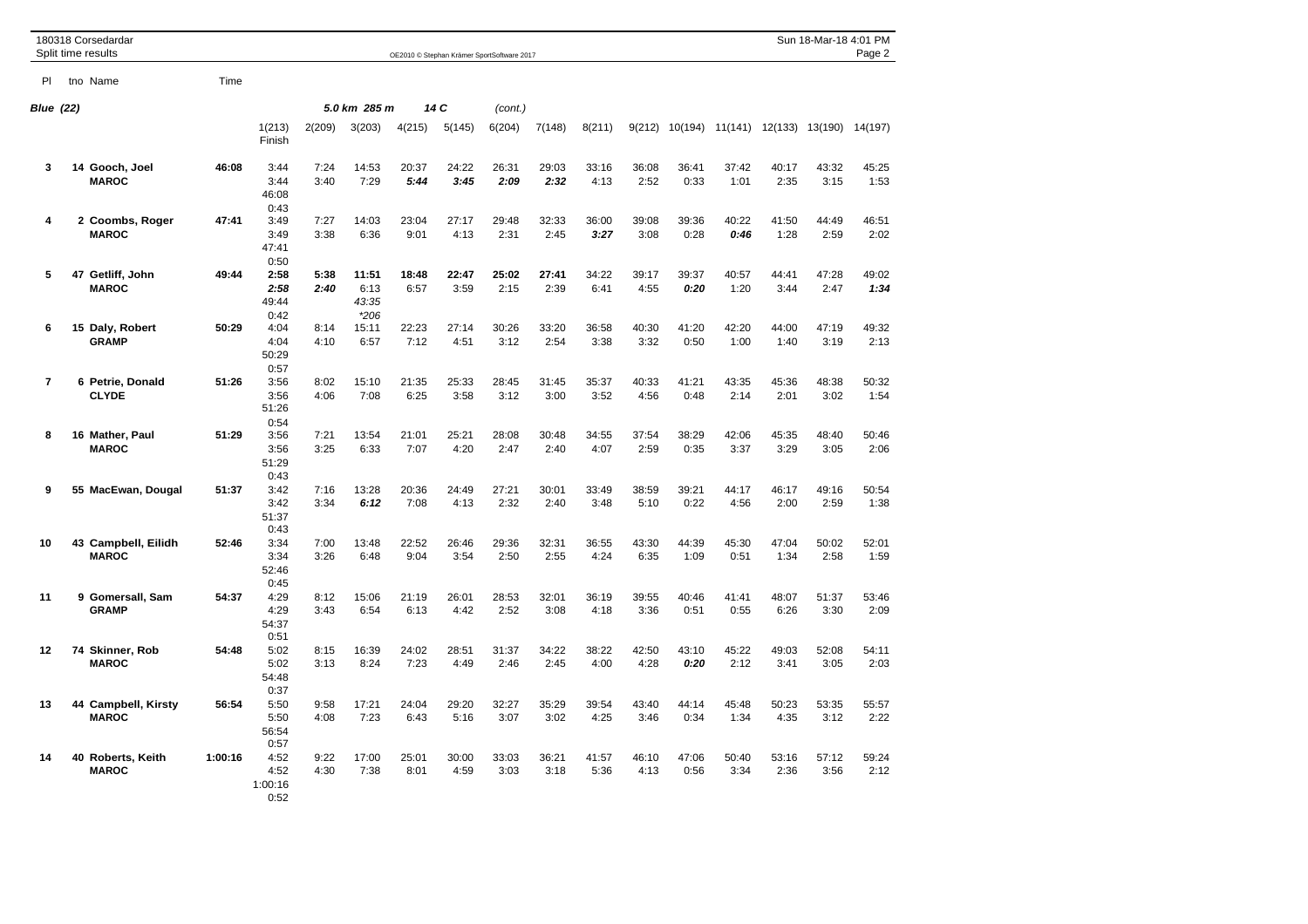|                  | 180318 Corsedardar<br>Split time results            |                |                                 |                      |                                  |                       | OE2010 © Stephan Krämer SportSoftware 2017 |                         |                        |                        |                        |                        |                               |                         | Sun 18-Mar-18 4:01 PM   | Page 3          |
|------------------|-----------------------------------------------------|----------------|---------------------------------|----------------------|----------------------------------|-----------------------|--------------------------------------------|-------------------------|------------------------|------------------------|------------------------|------------------------|-------------------------------|-------------------------|-------------------------|-----------------|
| PI.              | tno Name                                            | Time           |                                 |                      |                                  |                       |                                            |                         |                        |                        |                        |                        |                               |                         |                         |                 |
| <b>Blue (22)</b> |                                                     |                |                                 |                      | 5.0 km 285 m                     |                       | 14 C                                       | (cont.)                 |                        |                        |                        |                        |                               |                         |                         |                 |
|                  |                                                     |                | 1(213)<br>Finish                | 2(209)               | 3(203)                           | 4(215)                | 5(145)                                     | 6(204)                  | 7(148)                 | 8(211)                 | 9(212)                 | 10(194)                |                               | 11(141) 12(133) 13(190) |                         | 14(197)         |
| 15               | 10 Gomersall, Lesley<br><b>GRAMP</b>                | 1:01:23        | 4:55<br>4:55<br>1:01:23<br>1:00 | 9:59<br>5:04         | 18:18<br>8:19                    | 25:54<br>7:36         | 31:24<br>5:30                              | 34:51<br>3:27           | 38:25<br>3:34          | 43:42<br>5:17          | 48:47<br>5:05          | 49:47<br>1:00          | 51:10<br>1:23                 | 53:55<br>2:45           | 57:56<br>4:01           | 1:00:23<br>2:27 |
| 16               | 48 Tivendale, Andy<br><b>MAROC</b>                  | 1:01:29        | 4:56<br>4:56<br>1:01:29<br>0:51 | 11:18<br>6:22        | 19:13<br>7:55                    | 26:13<br>7:00         | 30:59<br>4:46                              | 34:57<br>3:58           | 38:19<br>3:22          | 44:36<br>6:17          | 48:56<br>4:20          | 51:13<br>2:17          | 52:14<br>1:01                 | 54:33<br>2:19           | 58:17<br>3:44           | 1:00:38<br>2:21 |
| 17               | 27 Sheridan, Bob<br><b>MAROC</b>                    | 1:04:18        | 4:16<br>4:16<br>1:04:18<br>1:00 | 9:52<br>5:36         | 21:12<br>11:20                   | 29:27<br>8:15         | 33:59<br>4:32                              | 37:45<br>3:46           | 40:47<br>3:02          | 44:59<br>4:12          | 51:45<br>6:46          | 53:03<br>1:18          | 54:12<br>1:09                 | 57:00<br>2:48           | 1:00:26<br>3:26         | 1:03:18<br>2:52 |
| 18               | 82 Graham, Lorna                                    | 1:05:08        | 5:11<br>5:11<br>1:05:08<br>1:05 | 9:31<br>4:20         | 18:03<br>8:32                    | 27:00<br>8:57         | 32:55<br>5:55                              | 36:46<br>3:51           | 40:09<br>3:23          | 44:50<br>4:41          | 49:11<br>4:21          | 50:05<br>0:54          | 54:14<br>4:09                 | 58:05<br>3:51           | 1:01:46<br>3:41         | 1:04:03<br>2:17 |
| 19               | 57 McLeod, Iain<br><b>GRAMP</b>                     | 1:05:39        | 4:09<br>4:09<br>1:05:39<br>0:59 | 8:30<br>4:21         | 16:57<br>8:27                    | 24:55<br>7:58         | 30:35<br>5:40                              | 33:51<br>3:16           | 37:43<br>3:52          | 43:39<br>5:56          | 48:36<br>4:57          | 49:23<br>0:47          | 50:34<br>1:11                 | 58:11<br>7:37           | 1:02:11<br>4:00         | 1:04:40<br>2:29 |
| 20               | 58 McLeod, Carolyn<br><b>GRAMP</b>                  | 1:06:59        | 5:29<br>5:29<br>1:06:59<br>1:04 | 11:06<br>5:37        | 19:06<br>8:00<br>56:16<br>$*206$ | 27:39<br>8:33         | 32:36<br>4:57                              | 36:03<br>3:27           | 39:26<br>3:23          | 45:32<br>6:06          | 50:12<br>4:40          | 50:50<br>0:38          | 52:42<br>1:52                 | 7:51                    | 1:00:33 1:03:52<br>3:19 | 1:05:55<br>2:03 |
| 21               | 46 Nicholson, Hugh<br><b>GRAMP</b>                  | 1:10:50        | 5:20<br>5:20<br>1:10:50<br>0:52 | 11:19<br>5:59        | 18:07<br>6:48                    | 27:45<br>9:38         | 35:49<br>8:04                              | 39:19<br>3:30           | 42:24<br>3:05          | 48:52<br>6:28          | 54:57<br>6:05          | 56:08<br>1:11          | 1:01:10<br>5:02               | 1:04:07<br>2:57         | 1:07:46<br>3:39         | 1:09:58<br>2:12 |
| 22               | 68 Campbell, P<br><b>GRAMP</b>                      | 1:21:13        | 3:53<br>3:53<br>1:21:13<br>1:24 | 9:37<br>5:44         | 23:11<br>13:34                   | 32:41<br>9:30         | 37:49<br>5:08                              | 41:22<br>3:33           | 45:17<br>3:55          | 56:07<br>10:50         | 1:04:09<br>8:02        | 1:05:20<br>1:11        | 1:10:03<br>4:43               | 1:13:26<br>3:23         | 1:17:20<br>3:54         | 1:19:49<br>2:29 |
| Green (14)       |                                                     |                | 1(128)                          | 2(191)               | 3.9 km 210 m<br>3(151)           | 4(209)                | 11C<br>5(216)                              | 6(132)                  | 7(194)                 | 8(141)                 | 9(206)                 | 10(152)                | 11(197)                       | Finish                  |                         |                 |
| 1                | 64 Chepelin, Evgueni<br><b>GRAMP</b>                | 38:21          | 3:24<br>3:24                    | 7:06<br>3:42         | 8:42<br>1:36                     | 11:11<br>2:29         | 16:30<br>5:19                              | 24:57<br>8:27           | 28:17<br>3:20          | 29:21<br>1:04          | 31:34<br>2:13          | 32:54<br>1:20          | 37:23<br>4:29                 | 38:21<br>0:58           |                         |                 |
| 2                | 8 Caffyn, Bill<br><b>GRAMP</b>                      | 43:56          | 3:28<br>3:28                    | 4:42<br>1:14         | 6:49<br>2:07                     | 9:20<br>2:31          | 15:20<br>6:00                              | 25:14<br>9:54           | 31:52<br>6:38          | 34:15<br>2:23          | 36:41<br>2:26          | 37:57<br>1:16          | 43:09<br>5:12                 | 43:56<br>0:47           |                         |                 |
| 3                | 31 Richmond, Will<br><b>MAROC</b>                   | 48:42          | 3:52<br>3:52                    | 5:57<br>2:05         | 8:27<br>2:30                     | 11:40<br>3:13         | 18:04<br>6:24                              | 28:02<br>9:58           | 33:27<br>5:25          | 36:31<br>3:04          | 40:28<br>3:57          | 42:24<br>1:56          | 47:25<br>5:01                 | 48:42<br>1:17           |                         |                 |
| 4<br>5           | 71 Erskine, Alec<br><b>MAROC</b><br>25 Barrie, Adam | 52:59<br>53:10 | 4:07<br>4:07<br>3:36            | 6:05<br>1:58<br>4:44 | 8:26<br>2:21<br>6:58             | 11:38<br>3:12<br>9:49 | 18:01<br>6:23<br>15:17                     | 28:57<br>10:56<br>35:52 | 33:59<br>5:02<br>41:03 | 39:31<br>5:32<br>43:13 | 44:26<br>4:55<br>45:53 | 46:19<br>1:53<br>47:09 | 52:03<br>5:44<br>52:16        | 52:59<br>0:56<br>53:10  |                         |                 |
| 6                | <b>MAROC</b><br>7 Petrie, Amelia                    | 53:22          | 3:36<br>4:34                    | 1:08<br>6:14         | 2:14<br>8:46                     | 2:51<br>13:59         | 5:28<br>21:28                              | 20:35<br>34:36          | 5:11<br>39:12          | 2:10<br>41:03          | 2:40<br>44:03          | 1:16<br>46:10          | 5:07<br>52:19                 | 0:54<br>53:22           |                         |                 |
| 7                | <b>CLYDE</b><br>11 Grassie, Donald<br><b>MOR</b>    | 1:03:34        | 4:34<br>4:10<br>4:10            | 1:40<br>7:00<br>2:50 | 2:32<br>9:36<br>2:36             | 5:13<br>14:10<br>4:34 | 7:29<br>25:42<br>11:32                     | 13:08<br>39:51<br>14:09 | 4:36<br>46:24<br>6:33  | 1:51<br>52:34<br>6:10  | 3:00<br>55:18<br>2:44  | 2:07<br>56:57<br>1:39  | 6:09<br>1:02:31<br>5:34       | 1:03<br>1:03:34<br>1:03 |                         |                 |
| 8                | 24 Barrie, Sue<br><b>MAROC</b>                      | 1:04:14        | 4:34<br>4:34                    | 6:59<br>2:25         | 11:33<br>4:34                    | 16:27<br>4:54         | 25:32<br>9:05                              | 40:03<br>14:31          | 46:53<br>6:50          | 49:57<br>3:04          | 54:01<br>4:04          | 2:25                   | 56:26 1:02:44 1:04:14<br>6:18 | 1:30                    |                         |                 |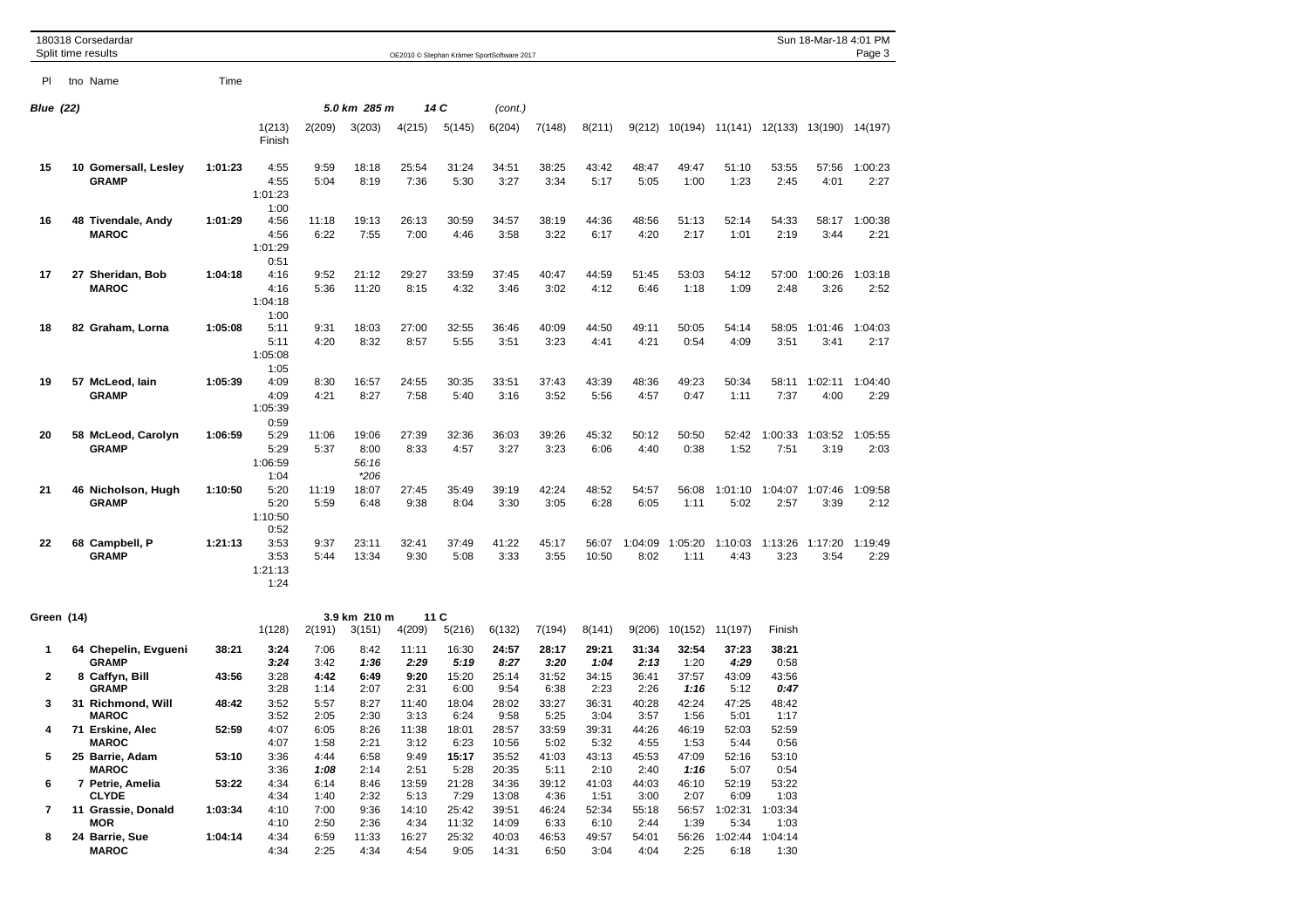|                         | 180318 Corsedardar<br>Split time results |         | OE2010 © Stephan Krämer SportSoftware 2017 |                |                |                |                |                |                  |                  |                  |                        |                  |                 | Sun 18-Mar-18 4:01 PM<br>Page 4 |  |  |
|-------------------------|------------------------------------------|---------|--------------------------------------------|----------------|----------------|----------------|----------------|----------------|------------------|------------------|------------------|------------------------|------------------|-----------------|---------------------------------|--|--|
| PI                      | tno Name                                 | Time    |                                            |                |                |                |                |                |                  |                  |                  |                        |                  |                 |                                 |  |  |
| Green (14)              |                                          |         |                                            |                | 3.9 km 210 m   |                | 11 C           | (cont.)        |                  |                  |                  |                        |                  |                 |                                 |  |  |
|                         |                                          |         | 1(128)                                     | 2(191)         | 3(151)         | 4(209)         | 5(216)         | 6(132)         | 7(194)           | 8(141)           |                  | 9(206) 10(152) 11(197) |                  | Finish          |                                 |  |  |
| 9                       | 45 Nicholson, Rosslyn<br><b>GRAMP</b>    | 1:04:20 | 4:50<br>4:50                               | 7:57<br>3:07   | 10:45<br>2:48  | 14:38<br>3:53  | 23:30<br>8:52  | 38:22<br>14:52 | 43:32<br>5:10    | 44:49<br>1:17    | 53:14<br>8:25    | 55:33<br>2:19          | 1:03:07<br>7:34  | 1:04:20<br>1:13 |                                 |  |  |
| 10                      | 3 Coombs, Trish<br><b>MAROC</b>          | 1:05:32 | 4:48<br>4:48                               | 6:29<br>1:41   | 9:22<br>2:53   | 13:07<br>3:45  | 23:05<br>9:58  | 37:54<br>14:49 | 46:47<br>8:53    | 49:06<br>2:19    | 55:00<br>5:54    | 56:57<br>1:57          | 1:04:10<br>7:13  | 1:05:32<br>1:22 |                                 |  |  |
| 11                      | 54 Smith, Lynn<br><b>GRAMP</b>           | 1:08:41 | 4:48<br>4:48                               | 6:47<br>1:59   | 10:03<br>3:16  | 14:51<br>4:48  | 21:25<br>6:34  | 34:39<br>13:14 | 46:49<br>12:10   | 50:16<br>3:27    | 54:05<br>3:49    | 56:04<br>1:59          | 1:07:12<br>11:08 | 1:08:41<br>1:29 |                                 |  |  |
| 12                      | 75 Reynolds, Scott<br><b>MAROC</b>       | 1:08:42 | 4:59<br>4:59                               | 6:47<br>1:48   | 9:28<br>2:41   | 13:02<br>3:34  | 20:52<br>7:50  | 35:22<br>14:30 | 42:29<br>7:07    | 53:17<br>10:48   | 57:34<br>4:17    | 59:36<br>2:02          | 1:07:31<br>7:55  | 1:08:42<br>1:11 |                                 |  |  |
| 13                      | 17 Mather, Rachel<br><b>MAROC</b>        | 1:23:23 | 6:25<br>6:25                               | 8:26<br>2:01   | 12:04<br>3:38  | 19:22<br>7:18  | 33:53<br>14:31 | 51:53<br>18:00 | 1:00:08<br>8:15  | 1:05:05<br>4:57  | 1:10:14<br>5:09  | 1:12:59<br>2:45        | 1:21:51<br>8:52  | 1:23:23<br>1:32 |                                 |  |  |
| 14                      | 61 Graham, Patricia<br><b>MAROC</b>      | 1:28:54 | 5:18<br>5:18                               | 9:03<br>3:45   | 12:30<br>3:27  | 18:44<br>6:14  | 31:15<br>12:31 | -----          | 1:02:21<br>31:06 | 1:12:42<br>10:21 | 1:16:27<br>3:45  | 1:20:03<br>3:36        | 1:27:26<br>7:23  | 1:28:54<br>1:28 |                                 |  |  |
| Light Green (9)         |                                          |         |                                            |                | 3.6 km 160 m   |                | 12C            |                |                  |                  |                  |                        |                  |                 |                                 |  |  |
|                         |                                          |         | 1(191)                                     | 2(146)         | 3(192)         | 4(210)         | 5(217)         | 6(203)         | 7(132)           | 8(202)           | 9(212)           | 10(141)                | 11(196)          | 12(153)         | Finish                          |  |  |
| 1                       | 36 Newey, Jonas<br><b>MAROC</b>          | 54:54   | 4:28<br>4:28                               | 9:33<br>5:05   | 13:32<br>3:59  | 18:08<br>4:36  | 23:01<br>4:53  | 26:05<br>3:04  | 35:10<br>9:05    | 38:48<br>3:38    | 40:01<br>1:13    | 44:21<br>4:20          | 46:57<br>2:36    | 53:10<br>6:13   | 54:54<br>1:44                   |  |  |
| $\overline{\mathbf{2}}$ | 4 Whitehead, Ranolp<br><b>MAROC</b>      | 55:05   | 4:33<br>4:33                               | 7:18<br>2:45   | 10:49<br>3:31  | 14:44<br>3:55  | 19:24<br>4:40  | 24:56<br>5:32  | 32:55<br>7:59    | 36:03<br>3:08    | 37:09<br>1:06    | 46:04<br>8:55          | 49:38<br>3:34    | 53:22<br>3:44   | 55:05<br>1:43                   |  |  |
| 3                       | 5 Glendinning, Sean<br><b>MAROC</b>      | 59:10   | 4:20<br>4:20                               | 7:22<br>3:02   | 10:57<br>3:35  | 16:10<br>5:13  | 20:55<br>4:45  | 24:03<br>3:08  | 35:42<br>11:39   | 42:48<br>7:06    | 44:25<br>1:37    | 50:20<br>5:55          | 53:42<br>3:22    | 57:33<br>3:51   | 59:10<br>1:37                   |  |  |
| 4                       | 12 Grassie, Oonagh<br><b>GRAMP</b>       | 1:01:47 | 5:20<br>5:20                               | 9:02<br>3:42   | 14:10<br>5:08  | 19:09<br>4:59  | 23:57<br>4:48  | 26:47<br>2:50  | 36:33<br>9:46    | 41:36<br>5:03    | 46:08<br>4:32    | 51:13<br>5:05          | 55:38<br>4:25    | 59:55<br>4:17   | 1:01:47<br>1:52                 |  |  |
| 5                       | 42 Garrett, Eilidh<br><b>MAROC</b>       | 1:03:58 | 5:20<br>5:20                               | 8:29<br>3:09   | 11:30<br>3:01  | 20:05<br>8:35  | 26:20<br>6:15  | 30:05<br>3:45  | 44:10<br>14:05   | 47:20<br>3:10    | 51:21<br>4:01    | 55:25<br>4:04          | 57:54<br>2:29    | 1:02:02<br>4:08 | 1:03:58<br>1:56                 |  |  |
| 6                       | 66 Bennett, Ewan<br><b>MAROC</b>         | 1:05:09 | 7:08<br>7:08                               | 10:13<br>3:05  | 13:36<br>3:23  | 17:47<br>4:11  | 23:32<br>5:45  | 26:33<br>3:01  | 36:04<br>9:31    | 39:23<br>3:19    | 49:42<br>10:19   | 52:27<br>2:45          | 58:49<br>6:22    | 1:02:55<br>4:06 | 1:05:09<br>2:14                 |  |  |
| $\overline{7}$          | 26 Barrie, Eliza<br><b>MAROC</b>         | 1:12:57 | 7:53<br>7:53                               | 11:25<br>3:32  | 15:00<br>3:35  | 21:46<br>6:46  | 33:31<br>11:45 | 38:07<br>4:36  | 48:27<br>10:20   | 53:03<br>4:36    | 54:20<br>1:17    | 1:03:22<br>9:02        | 1:07:49<br>4:27  | 1:11:38<br>3:49 | 1:12:57<br>1:19                 |  |  |
| 8                       | 35 Newey, Scott<br><b>MAROC</b>          | 1:39:55 | 16:12<br>16:12                             | 19:35<br>3:23  | 31:13<br>11:38 | 40:21<br>9:08  | 46:05<br>5:44  | 49:03<br>2:58  | 1:10:26<br>21:23 | 1:15:21<br>4:55  | 1:17:03<br>1:42  | 1:30:12<br>13:09       | 1:34:47<br>4:35  | 1:38:36<br>3:49 | 1:39:55<br>1:19                 |  |  |
|                         | 62 Graham, Bruce<br><b>MAROC</b>         | mp      | 8:00<br>8:00                               | 12:41<br>4:41  | 19:51<br>7:10  | 26:47<br>6:56  | 34:10<br>7:23  | 37:53<br>3:43  | 53:36<br>15:43   | 58:40<br>5:04    | 1:08:54<br>10:14 | -----                  | 1:38:53<br>29:59 | 1:44:15<br>5:22 | 1:45:54<br>1:39                 |  |  |
| Orange (6)              |                                          |         |                                            |                | 2.8 km 115 m   |                | 10C            |                |                  |                  |                  |                        |                  |                 |                                 |  |  |
|                         |                                          |         | 1(218)                                     | 2(128)         | 3(151)         | 4(192)         | 5(143)         | 6(152)         | 7(202)           | 8(208)           | 9(133)           | 10(153)                | Finish           |                 |                                 |  |  |
| 1                       | 41 Garrett, Blair<br><b>MAROC</b>        | 40:06   | 2:28<br>2:28                               | 7:17<br>4:49   | 9:03<br>1:46   | 11:32<br>2:29  | 15:18<br>3:46  | 18:15<br>2:57  | 23:03<br>4:48    | 27:53<br>4:50    | 32:36<br>4:43    | 38:13<br>5:37          | 40:06<br>1:53    |                 |                                 |  |  |
| $\mathbf{2}$            | 72 Brotchie, Rosemary<br><b>MAROC</b>    | 54:13   | 4:50<br>4:50                               | 9:37<br>4:47   | 11:27<br>1:50  | 24:49<br>13:22 | 28:24<br>3:35  | 31:53<br>3:29  | 36:14<br>4:21    | 40:30<br>4:16    | 46:49<br>6:19    | 52:39<br>5:50          | 54:13<br>1:34    |                 |                                 |  |  |
| 3                       | 37 Newey, Yann<br><b>MAROC</b>           | 55:22   | 4:19<br>4:19                               | 11:39<br>7:20  | 14:21<br>2:42  | 19:54<br>5:33  | 24:07<br>4:13  | 30:23<br>6:16  | 35:38<br>5:15    | 39:19<br>3:41    | 47:47<br>8:28    | 53:26<br>5:39          | 55:22<br>1:56    |                 |                                 |  |  |
| 4                       | 81 Hodge, M                              | 1:05:47 | 2:59<br>2:59                               | 10:03<br>7:04  | 13:40<br>3:37  | 18:17<br>4:37  | 23:14<br>4:57  | 32:27<br>9:13  | 38:23<br>5:56    | 43:51<br>5:28    | 54:58<br>11:07   | 1:03:06<br>8:08        | 1:05:47<br>2:41  |                 |                                 |  |  |
| 5                       | 65 Atrhur, Emily<br><b>GRAMP</b>         | 1:56:25 | 5:55<br>5:55                               | 17:08<br>11:13 | 20:49<br>3:41  | 29:41<br>8:52  | 40:29<br>10:48 | 59:28<br>18:59 | 1:12:00<br>12:32 | 1:23:47<br>11:47 | 1:33:13<br>9:26  | 1:52:05<br>18:52       | 1:56:25<br>4:20  |                 |                                 |  |  |
| 6                       | 77 Kellas, Iona<br><b>MAROC</b>          | 2:16:46 | 2:34<br>2:34                               | 9:25<br>6:51   | 11:49<br>2:24  | 38:46<br>26:57 | 48:12<br>9:26  | 53:39<br>5:27  | 1:08:41<br>15:02 | 1:49:17<br>40:36 | 2:05:17<br>16:00 | 2:14:28<br>9:11        | 2:16:46<br>2:18  |                 |                                 |  |  |